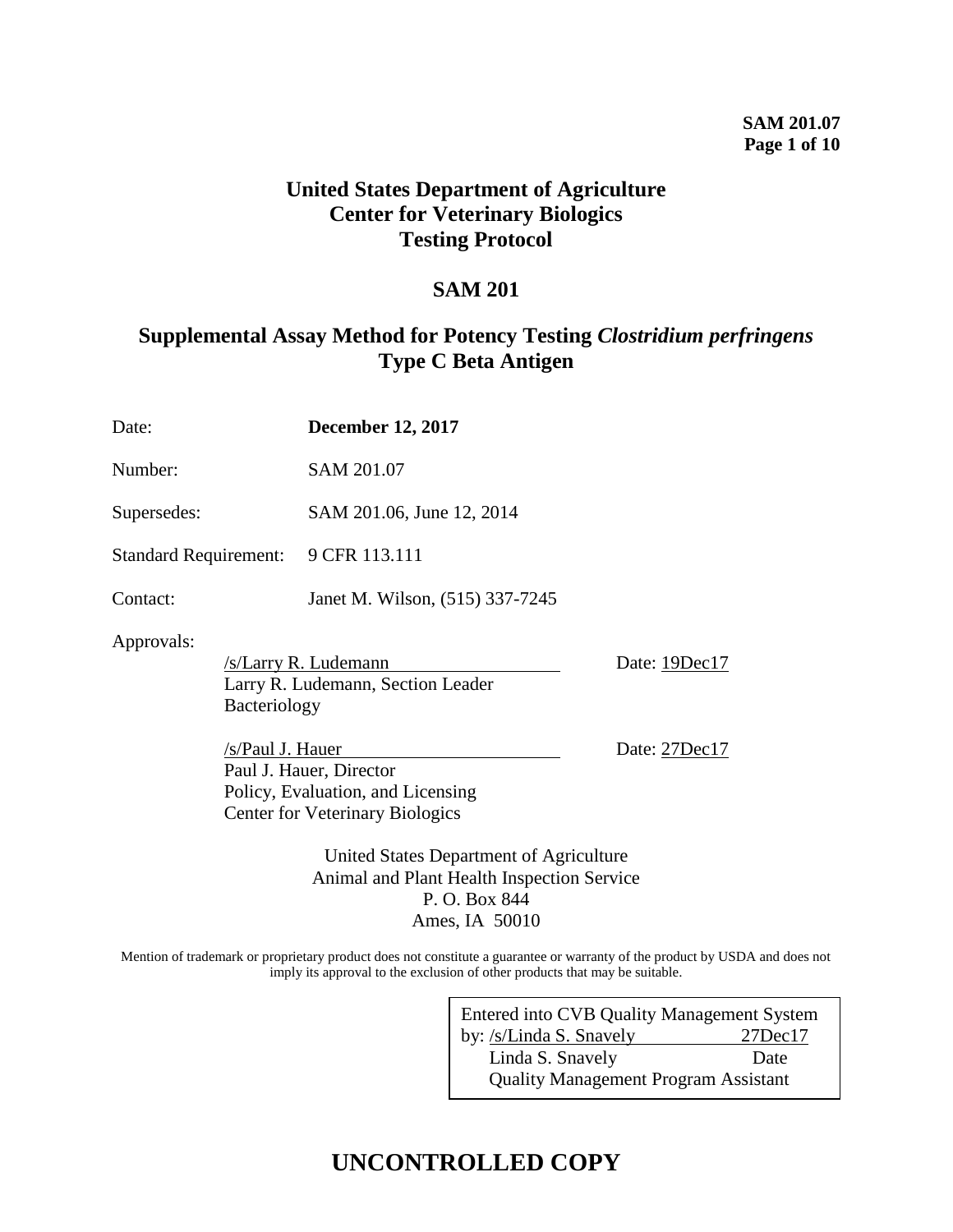## **Table of Contents**

- **1. Introduction**
- **2. Materials** 
	- **2.1 Equipment/instrumentation**
	- **2.2 Reagents/supplies**
	- **2.3 Test animals**
- **3. Preparation for the Test** 
	- **3.1 Personnel qualifications/training**
	- **3.2 Preparation of equipment and supplies**
	- **3.3 Preparation of reagents**
- **4. Performance of the Test** 
	- **4.1 Vaccination of rabbits**
	- **4.2 Collection and preparation of rabbit serum**
	- **4.3 Preparation of serum pools**
	- **4.4 Toxin neutralization**
	- **4.5 Inoculation of mice**
- **5. Interpretation of Test Results** 
	- **5.1 Criteria for a valid test**
	- **5.2 Interpretation of test results**
- **6. Report of Test Results**
- **7. References**
- **8. Summary of Revisions**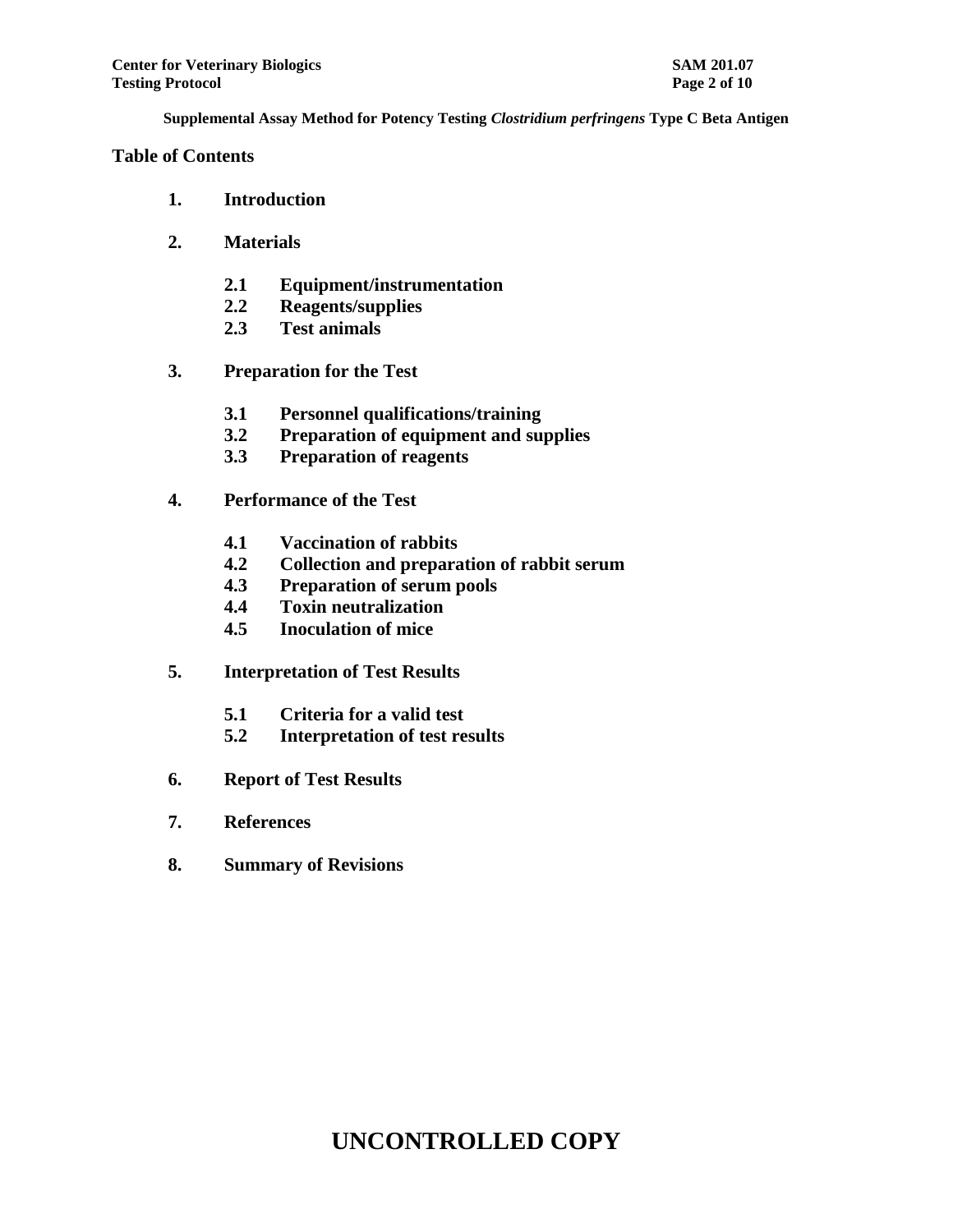## **1. Introduction**

This Supplemental Assay Method (SAM) describes the method used to determine whether biological products containing *Clostridium perfringens* type C beta antigen can stimulate the production of satisfactory immunity as prescribed by title 9, *Code of Federal Regulations* (9 CFR), part 113.111. For products that require 2 vaccinations, rabbits are vaccinated twice 20 to 23 days apart and bled 14 to 17 days following the second vaccination. For products that require a single vaccination, rabbits are vaccinated and bled 34 to 40 days later. The serum is titrated by a toxin-antitoxin neutralization test using mice as an indicator.

## **2. Materials**

## **2.1 Equipment/instrumentation**

Equivalent equipment or instrumentation may be substituted for any brand name listed below.

- **2.1.1** Mixer, vortex-type
- **2.1.2** Centrifuge
- **2.1.3** Autoclave
- **2.1.4** Freezers, -20°C and -70°C
- **2.1.5** Refrigerator, 2°- 7°C
- 2.1.6 Micropipettes, 100-uL and 1000-uL

## **2.2 Reagents/supplies**

Equivalent reagents or supplies may be substituted for any brand name listed below.

**2.2.1** *C. perfringens* type C standard beta antitoxin, IRP 637 (available from the Center for Veterinary Biologics (CVB))

**2.2.2** *C. perfringens* type C standard beta toxin, IRP 624 (available from the CVB)

- **2.2.3** Peptone diluent
- **2.2.4** Screw-top Erlenmeyer flask, 500-mL, with cap
- **2.2.5** Syringes, needle-locking, 1-cc, 10-cc, 20-cc, or 30-cc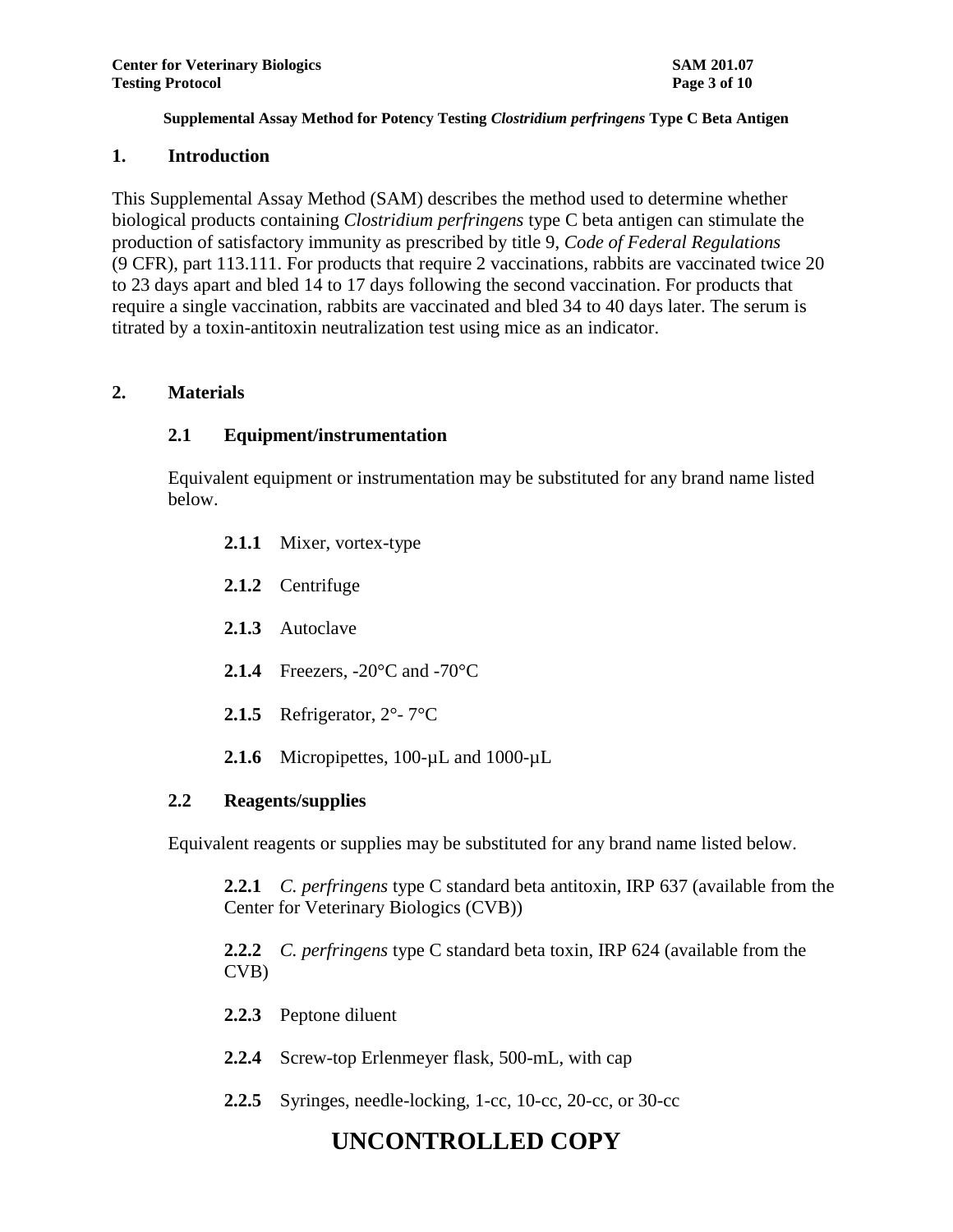- **2.2.6** Needles, 25- to 27-gauge x 1- to 1 1/4-inch, 20-gauge x 1 inch
- **2.2.7** Vacutainer® needles, 20-gauge x 1 1/2-inch
- **2.2.8** Serum separation tubes, 12.5-mL
- **2.2.9** Pipettes, various sizes
- **2.2.10** Tips for micropipettes
- **2.2.11** Ketamine hydrochloride, 100 mg/mL solution
- **2.2.12** Xylazine, 20 mg/mL solution
- **2.2.13** Water, distilled or deionized, or water of equivalent purity
- **2.2.14** Tubes, various sizes with lids

## **2.3 Test animals**

**2.3.1** New Zealand White rabbits, nonpregnant females, 4-8 lb (Eight rabbits are required per serial to be tested.)

**2.3.2** White Swiss nonpregnant female mice, 16-20 g (Five mice are required for each toxin-antitoxin mixture.)

## **3. Preparation for the Test**

## **3.1 Personnel qualifications/training**

Technical personnel need a working knowledge of the use of general laboratory chemicals, equipment, and glassware and must have specific training and experience in the safe handling of clostridial toxins. Personnel must have specific training in the care and handling of laboratory rabbits and mice.

## **3.2 Preparation of equipment and supplies**

- **3.2.1** Sterilize all glassware before use.
- **3.2.2** Use only sterile supplies (pipettes, syringes, needles, etc.).
- **3.2.3** Operate all equipment according to the manufacturer's instructions.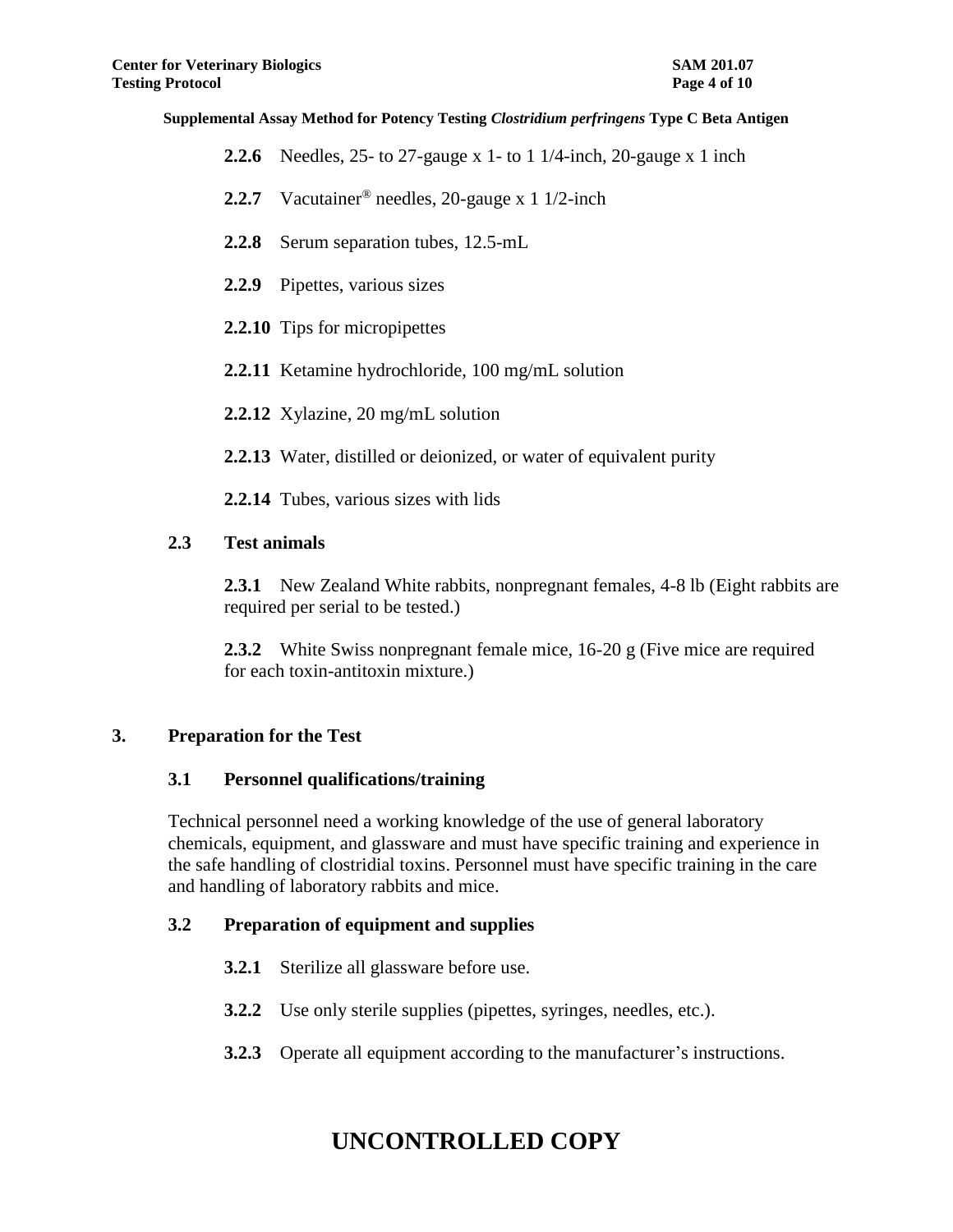#### **3.3 Preparation of reagents**

**3.3.1** Peptone diluent

| Peptone (Difco)     | 8g       |
|---------------------|----------|
| NaCl, reagent grade | 2g       |
| Water, q.s. to      | $800$ mL |

Dissolve peptone and sodium chloride in water. Adjust pH to 7.2 with 1N sodium hydroxide. Autoclave at  $\geq 121^{\circ}$ C for 25 to 30 minutes following manufacturer's recommendations. Store at 2°- 7°C for up to 3 months.

**3.3.2** Preparation of *C. perfringens* type C standard beta antitoxin

**1.** *Clostridium perfringens* type C beta antitoxin IRP 637 contains 550 units of beta antitoxin per mL (AU/mL) and has been standardized against the World Health Organization *C. perfringens* (*C. welchii*) type C International antitoxin. Each vial contains 0.6 mL of antitoxin.

**2.** A dilution of standard beta antitoxin containing 10 AU/mL is used in the toxin-neutralization test. To prepare the initial dilution, add 0.5 mL of well mixed IRP 637 to 4.5 mL of peptone diluent. Dispense and store aliquots of IRP 637, diluted 1:10. This dilution contains 55 AU/mL and is stable when stored at -50° to -80°C.

**3.3.3** Preparation of *C. perfringens* type C beta toxin

Prepare a 1:10 dilution of *C. perfringens* type C beta toxin by adding 0.5 mL of IRP 624 to 4.5 mL of peptone diluent. Dispense and store aliquots of IRP 624, diluted 1:10. This dilution is stable when stored at -70 $\degree$  + 10 $\degree$ C.

## **4. Performance of the Test**

#### **4.1 Vaccination of rabbits**

**4.1.1** Thoroughly shake each bottle of product and wipe the top with alcohol before filling the syringe.

**4.1.2** Vaccinate each rabbit subcutaneously in the shoulder region with half of the largest recommended dose for any species indicated on the product label. Use 10-, 20-, or 30-cc syringes fitted with 20-gauge x 1-inch needles to vaccinate the rabbits.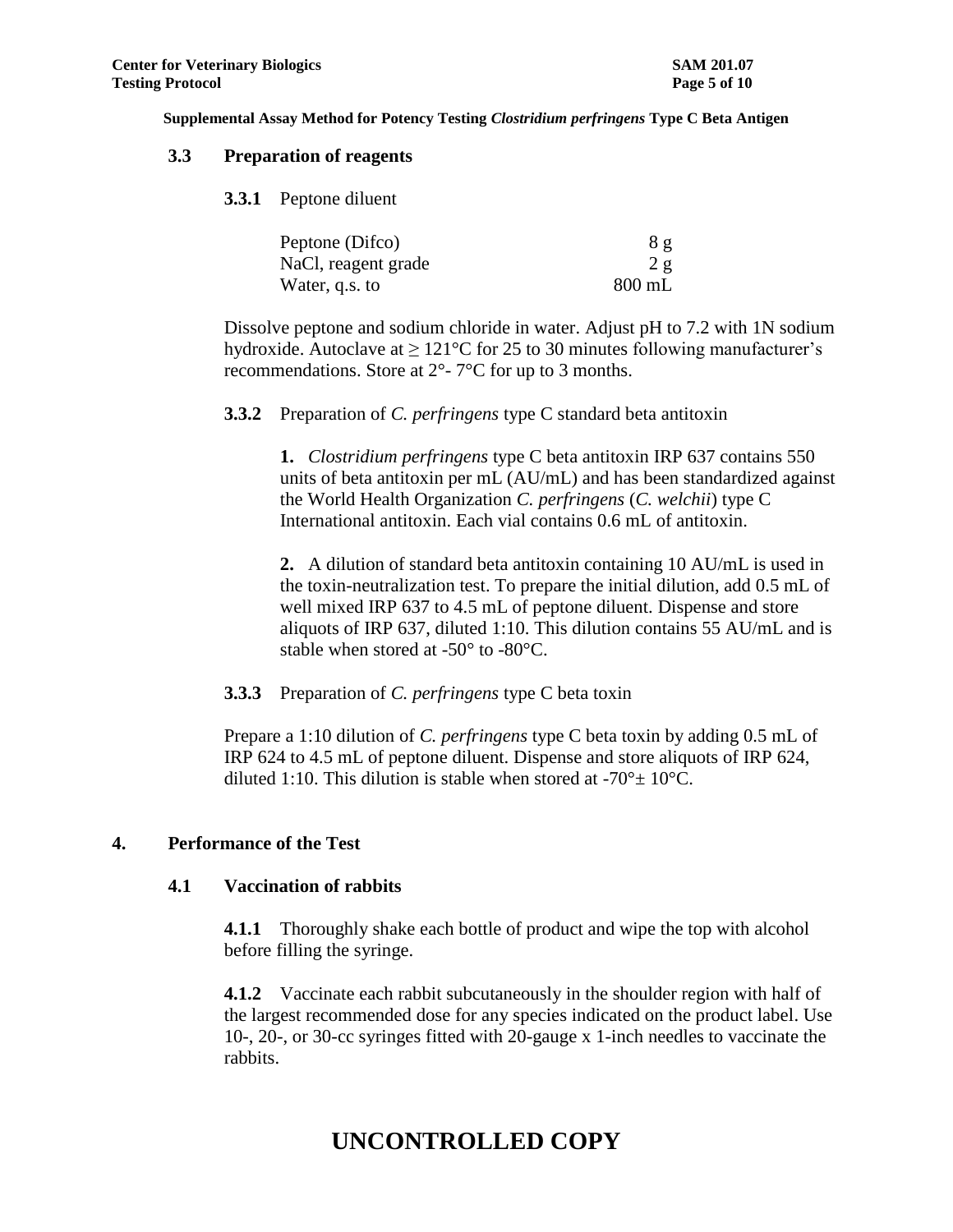**4.1.3** For products that require 2 vaccinations, give the second vaccination 20 to 23 days after the first.

### **4.2 Collection and preparation of rabbit serum**

**4.2.1** Collect blood from the test rabbits 34 to 40 days after vaccination (or 14 to 17 days after the second vaccination for products that require 2 vaccinations).

**4.2.2** Anesthetize rabbits for bleeding with a mixture of 1.32 mg/kg of xylazine and 8.8 mg/kg of ketamine hydrochloride. Give the anesthetic mixture by intramuscular injection.

**4.2.3** Use a 12.5-mL serum separation tube fitted with a 20-gauge x 1 1/2-inch Vacutainer® needle to collect blood from the heart. Collect approximately 12.5 mL of blood from each rabbit. Gently invert tubes 5 times. Let the tubes of blood sit at 20°- 26°C for 30 to 60 minutes.

**4.2.4** Centrifuge blood at 1000 x *g* for 10 to 20 minutes at 20°- 26°C.

## **4.3 Preparation of serum pools**

**4.3.1** Prepare a pooled sample using an equal volume of serum from at least 7 rabbits per vaccinated group (provided that, if more than 7 rabbits are bled per vaccinated group, then equal volumes from each rabbit are used for the serum pool). If less than 7 rabbits are bled, the test is invalid and should be repeated.

**4.3.2.** The pooled sample may be held at  $2^{\circ}$ - 7<sup>o</sup>C for up to 7 days. If testing will not be completed within 7 days, store the pooled sample at -20°C or lower.

**4.3.3** Use 1.0 mL pooled serum to test for 10 AU/mL of antitoxin.

**4.3.4** Dilute 1.0 mL pooled serum with 0.2 mL peptone diluent to test for 12 AU/mL of antitoxin.

#### **4.4 Toxin neutralization**

**4.4.1** Preparation of *C. perfringens* type C standard beta toxin

Further dilute the *C. perfringens* type C beta toxin to 1:75 by adding 1.0 mL of diluted (1:10) toxin (see **Section 3.3.3**) to 6.5 mL of peptone diluent. For the purpose of this test, the 1:75 dilution of IRP 624 is referred to as the standard beta toxin.

**Note: A volume of 0.5 mL of standard beta toxin and 0.5 mL of peptone diluent represents 10 L<sup>o</sup> doses. A volume of 0.9 mL of the standard beta toxin**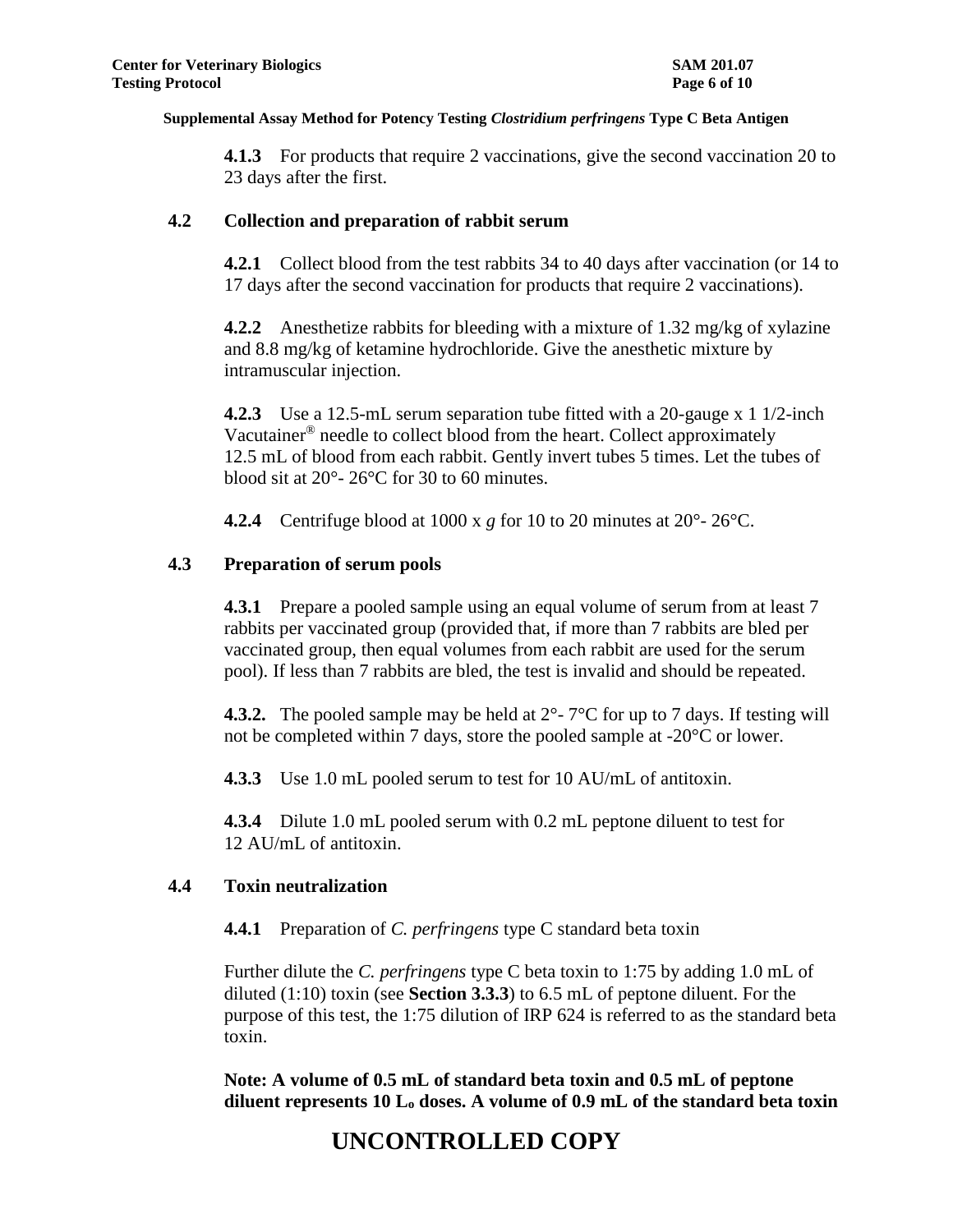**and 0.1 mL of peptone diluent represents 10 L<sup>+</sup> doses. For the purposes of this SAM, 10 L<sup>o</sup> dose is defined as the greatest amount of toxin that, when mixed with 10 AU, results in 100% survival of all mice inoculated intravenously (IV) with 0.2 mL of this mixture. The 10 L<sup>+</sup> dose is defined as the least amount of toxin that, when mixed with 10 AU, results in the death of 80%-100% of all mice inoculated IV with 0.2 mL of this mixture.** 

**4.4.2** Preparation of standard beta antitoxin

Thaw the *C. perfringens* type C beta antitoxin IRP 637, previously diluted 1:10 (see **Section 3.3.2**). Further dilute the antitoxin to 1:55 by adding 1.0 mL of diluted antitoxin (1:10) to 4.5 mL of diluent. This dilution contains 10 AU/mL and is referred to as the standard beta antitoxin.

**4.4.3** Product and standard beta toxin

**1.** Mix a sufficient volume of standard beta toxin and peptone diluent (0.5 mL of standard beta toxin and 0.5 mL of peptone diluent (10 L<sup>o</sup> doses)) for each serum pool and the L<sub>o</sub> control. Add 1.0 mL of each serum dilutions to 1.0 mL of this standard beta toxin-peptone diluent mixture. Mix each tube well using a vortex-type mixer.

**2.** Let the mixtures stand at 20°- 26°C for 1 hour.

**3.** Place tubes in ice.

**4.4.4** Standard beta toxin and standard beta antitoxin controls

**1.** Add 1.0 mL of standard beta antitoxin containing 10 AU/mL to 1.0 mL of standard beta toxin-peptone diluent mixture  $(10 L_0$  doses). Mix well with a vortex-type mixer.

**2.** Add 1.0 mL of standard beta antitoxin containing 10 AU/mL to a tube containing 0.9 mL of standard beta toxin and 0.1 mL of peptone diluent (10  $L_{+}$  doses). Mix well with a vortex-type mixer.

- **3.** Let the mixtures stand at 20°- 26°C for 1 hour.
- **4.** Place tubes in ice.

## **4.5 Inoculation of mice**

**4.5.1** Inject 0.2 mL of each standard beta toxin-product serum mixture into each of 5 mice.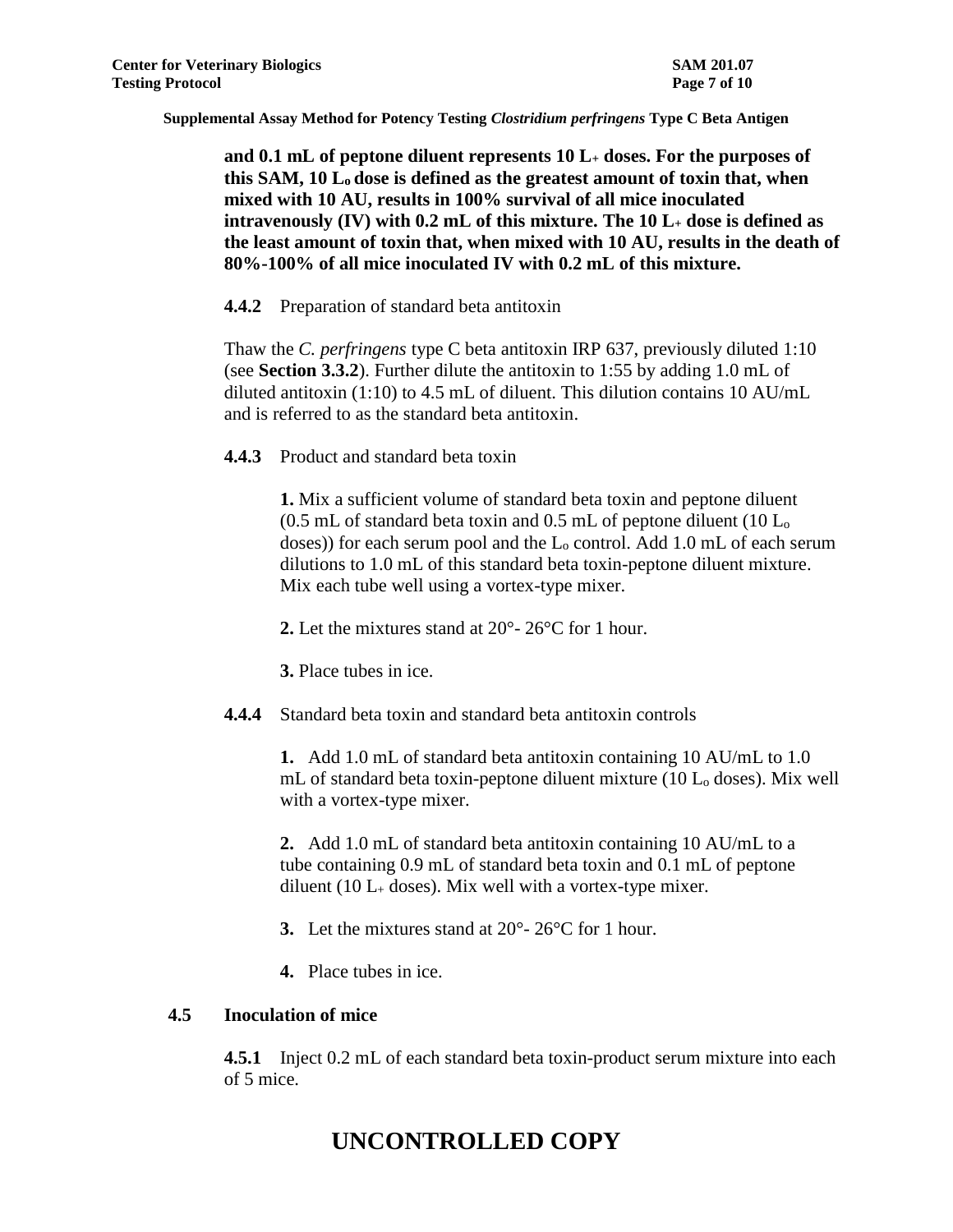**4.5.2** Inject 0.2 mL of each standard beta toxin-standard beta antitoxin mixture into each of 5 mice.

**4.5.3** Inoculate all mice into a lateral tail vein. Use 1-cc syringes fitted with 25 to 27-gauge x 1- to 1 1/4-inch needles.

**4.5.4** Always inoculate the mice receiving the standard beta toxin-standard beta antitoxin mixtures (controls) **last**.

**4.5.5** Mouse inoculations should be completed within 1 hour of placing the toxin-antitoxin mixtures in the ice.

**4.5.6** The test is concluded 24 hours after the mice are inoculated.

## **5. Interpretation of Test Results**

## **5.1 Criteria for a valid test**

**5.1.1** All 5 mice inoculated with the standard 10 L<sub>o</sub>/10 AU control mixture must survive.

**5.1.2** At least 4 of the 5 of the mice inoculated with the standard 10 L $_{+}$ /10 AU control mixture must die.

**Note: Moribund animals exhibiting clinical signs consistent with the expected disease pathogenesis that are unable to rise or move under their own power may be humanely euthanized and considered as deaths as outlined in 9 CFR 117.4.** 

#### **5.2 Interpretation of test results**

**5.2.1** If 5 of the 5 mice inoculated with the undiluted pooled serum-standard toxin mixture survive, the serum contains at least 10 AU/mL of *C. perfringens* beta antitoxin, and the product is satisfactory.

**5.2.2** If 5 of the 5 mice inoculated with the diluted (1.0 mL serum + 0.2 mL diluent) pooled serum-standard toxin mixture survive, the serum contains at least 12 AU/mL of *C. perfringens* beta antitoxin, and the product is satisfactory.

**5.2.3** The product is considered unsatisfactory if the serum pool from at least 7 rabbits contains less than 10 beta AU/mL. (If any mice inoculated with the undiluted pooled serum and  $10 L<sub>o</sub>$  doses of standard beta toxin die, the product is considered to contain less than 10 AU/mL.)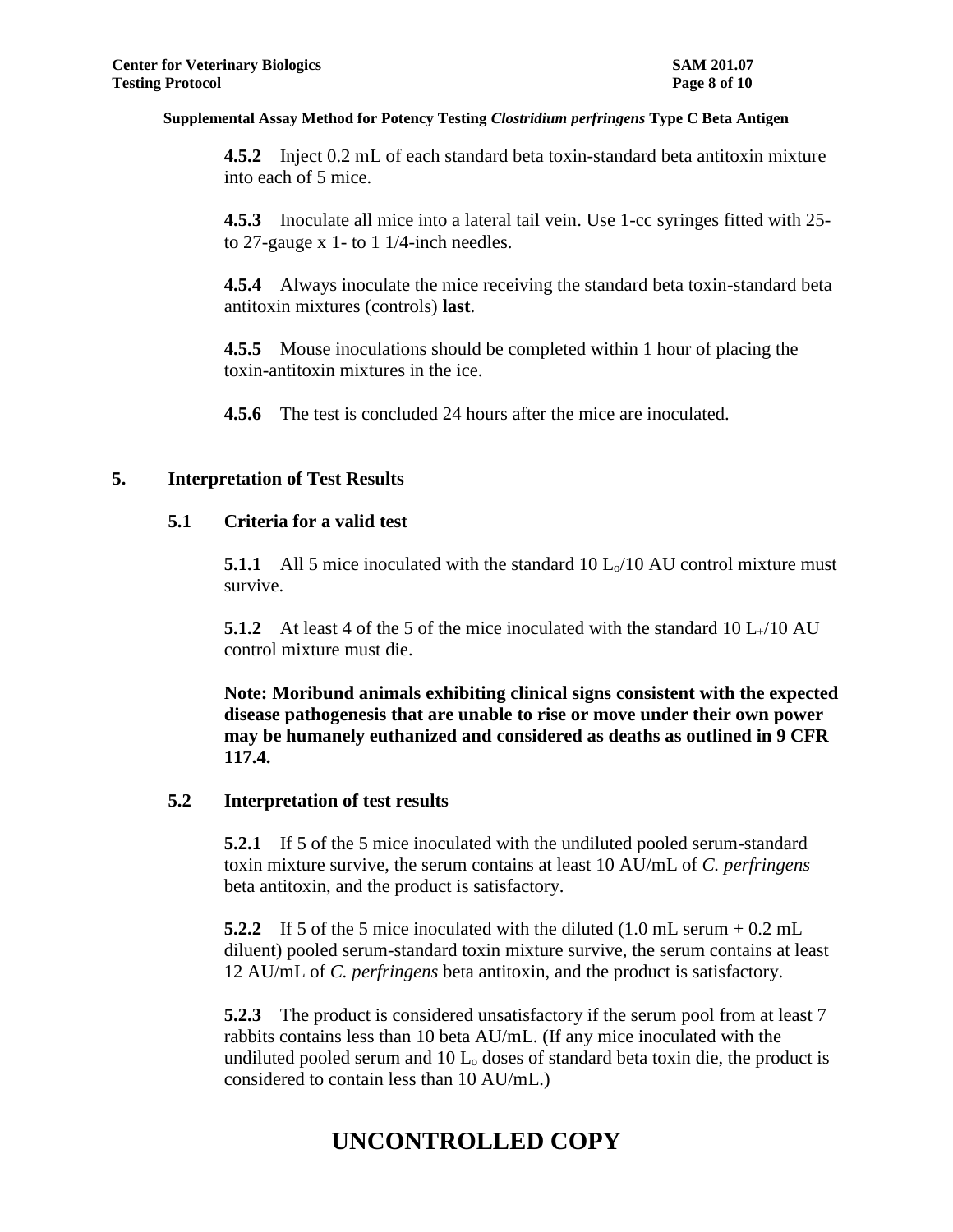## **6. Report of Test Results**

Report results of the test(s) as described by standard operating procedures.

#### **7. References**

**7.1** Title 9, *Code of Federal Regulations*, part 113.111, U.S. Government Printing Office, Washington, DC.

**7.2** History of toxin: *C. perfringens* type C culture #4414, used to produce IRP 624, and was obtained from Coopers Animal Health, Inc., 1201 Douglas Avenue, Kansas City, Kansas, on July 28, 1975. The number of passages is unknown.

**7.3** History of antitoxin: *C. perfringens* type C (beta) antitoxin IRP 637 was produced in goats hyperimmunized with multiple injections of purified *C. perfringens* type C toxoid and toxin during a 6 month period.

## **8. Summary of Revisions**

#### **Version .07**

- Antitoxin lot IRP 637 replaces IRP 585-A throughout the document.
- Toxin lot IRP 624 replaces IRP 513 (04) throughout the document.
- The Director was updated on the cover page.

## **Version .06**

- The Bacteriology Section Leader was updated.
- IRP 585 has changed to IRP 585-A throughout the document.
- Minor word changes for clarification of procedures.

## **Version .05**

- The Contact information has been updated.
- Standard beta antitoxin lot IRP 585 has replaced IRP 486 throughout the document. Due to change in the reagent lot, the use dilution has also changed.